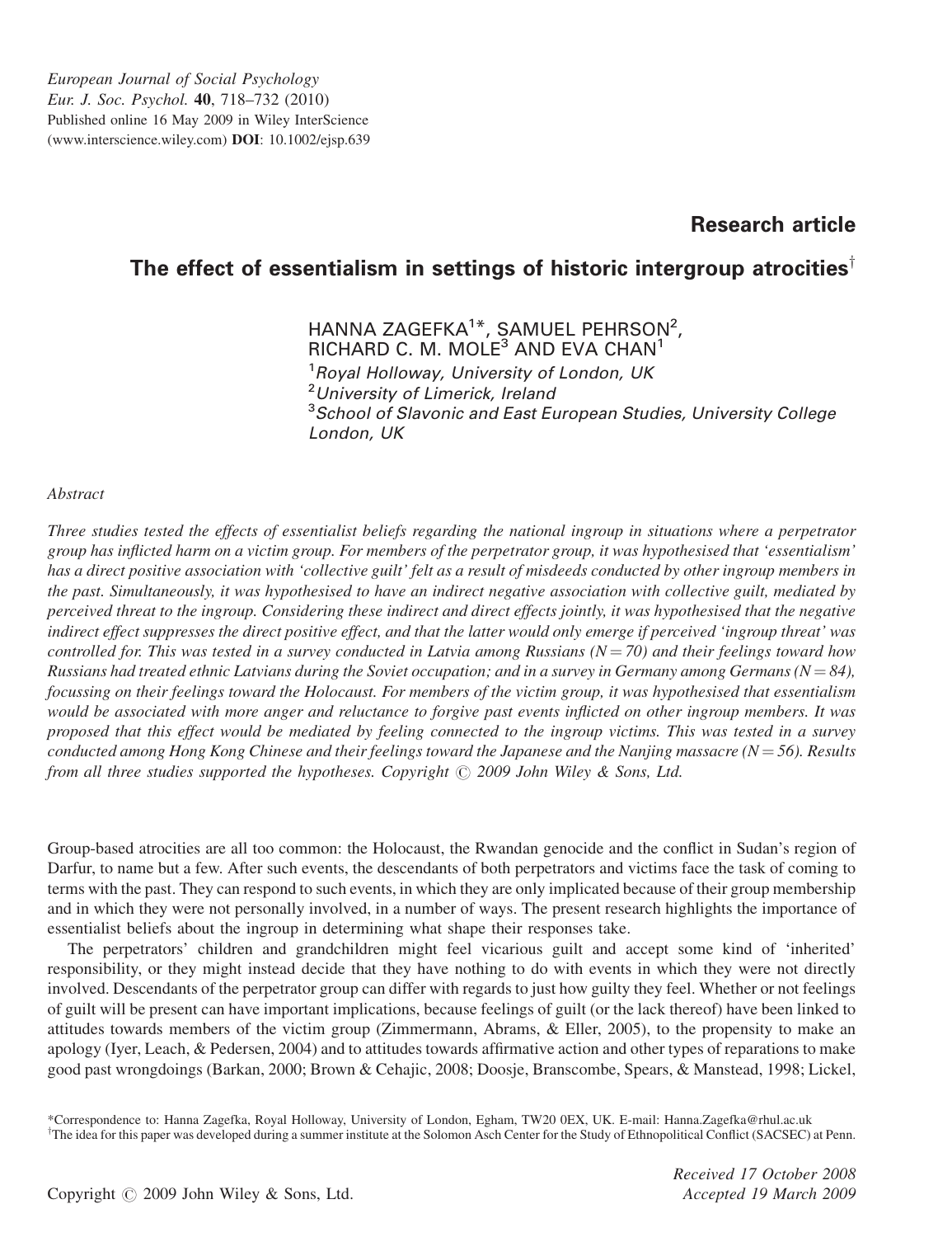Schmader, & Barquissau, 2004; Swim & Miller, 1999; but see Harvey & Oswald, 2000). Because of this, studying predictors of collective guilt is not only of theoretical but also of applied importance.

The victims' children and grandchildren might still feel very angry about past events, or their anger might have dissipated. They might have forgiven the perpetrator group, or might still be very reluctant to forgive the wrongdoings. The levels of anger and forgiveness have, of course, important consequences for the quality of intergroup relations (Noor, Brown, & Prentice, 2008), and studying their predictors is therefore also of both academic and practical importance. We suggest that the emotional responses of members of both the perpetrator and victim groups will be shaped by the extent to which they see the ingroup as defined in essentialist terms.

#### ESSENTIALIST BELIEFS

'Once a bitch always a bitch'; this is what William Faulkner's (1929) character of Jason says about Caddy, not because she engages in sexually deviant behaviour (not yet anyway, although she arguably does so later as a result of a self-fulfilling prophecy), but because her mother was purported to have done so. This illustrates nicely some important aspects of essentialism, namely a belief that certain characteristics are inherited and therefore must have a natural (genetic or other biological) basis, are unchangeable and stable and are informative, because one only needs to know about the character of one category member to be able to make meaningful inferences about the character of other category members. We would argue, as others have, that social research should avoid advancing primordial accounts of ethnic or national categories (Suny, 2001; Verkuyten, 2004). Nonetheless, we do see essentialist beliefs about group memberships to be an important object of study. Specifically, in this paper, we suggest that such beliefs are implicated in the way people relate to and feel about historic intergroup atrocities.

In the psychological literature, essentialism has been conceptualised in various ways. Yzerbyt, Rocher, and Schadron (1997) define it as a belief that all members of a social category have an essential feature in common, that category memberships are immutable, that inferences about members of the category can be easily made, that features of category members can be interpreted in light of a unifying theme and that category membership is exclusive. For Medin (1989, see also Medin & Ortony, 1989), psychological essentialism is a belief that things have essences or underlying natures that make them what they are. Similarly, Rothbart and Taylor (1992) and Hirschfeld (1996) argue that social categories are often treated as if they were natural kinds. They are assumed to be discrete, homogeneous with deep inherent intra-category similarities, mutually exclusive, unalterable and to have and rich inductive potential.

A major area of discussion in the literature has concerned the relationship between essentialism and entitativity. Haslam, Rothschild, and Ernst (2000, 2002) see entitativity as one dimension of essentialism, with natural kinds as another. For Kashima and colleagues (2005), essentialism is a component of entitativity. Others propose that essentialist beliefs are distinct from (Yzerbyt, Corneille, & Estrada, 2001; Yzerbyt, Estrada, Corneille, Seron, & Demoulin, 2004; Yzerbyt & Rogier, 2001) and predicted by (Demoulin, Leyens, & Yzerbyt, 2006) the natural kinds and entitativity dimensions. Denson, Lickel, Curtis, Stenstrom, and Ames (2006), meanwhile, use the term 'essentialism' to refer only to beliefs about natural kinds with strong biological connotations and not to beliefs about entitativity.

Like Denson et al. (2006), we employ the term 'essentialism' to refer to beliefs about natural kinds. We are interested in the biological component of psychological essentialism, as expressed in lay theories of genetic determinism (for a similar focus, see Keller, 2005). Further, we are interested in such beliefs applied to nationality. Ethnic representations of nationality, whereby national groups are defined in terms of a supposed shared ancestral origin, are a particular case of essentialism (Pehrson, Brown, & Zagefka, 2009). Ethnic nationalism presents national group membership as something immutable, given by nature, and based on quasi-biological connections between members of the national group (Connor, 1994; Smith, 2001). Membership of ethnically defined national categories can be obtained only by birth, and the symbolism of shared 'blood' is often important (Ignatieff, 1993). In other words, by 'essentialism' we mean a belief that membership of a national category as well as the nature and character of this category are determined by biological, genetic and hereditary factors. Substantially, it is a belief in the triumph of nature over nurture; it is the belief that group membership is 'written in the blood', and that the ingroup's 'essence' which defines its character is passed on through some unspecified biological or genetic process. It is this particular case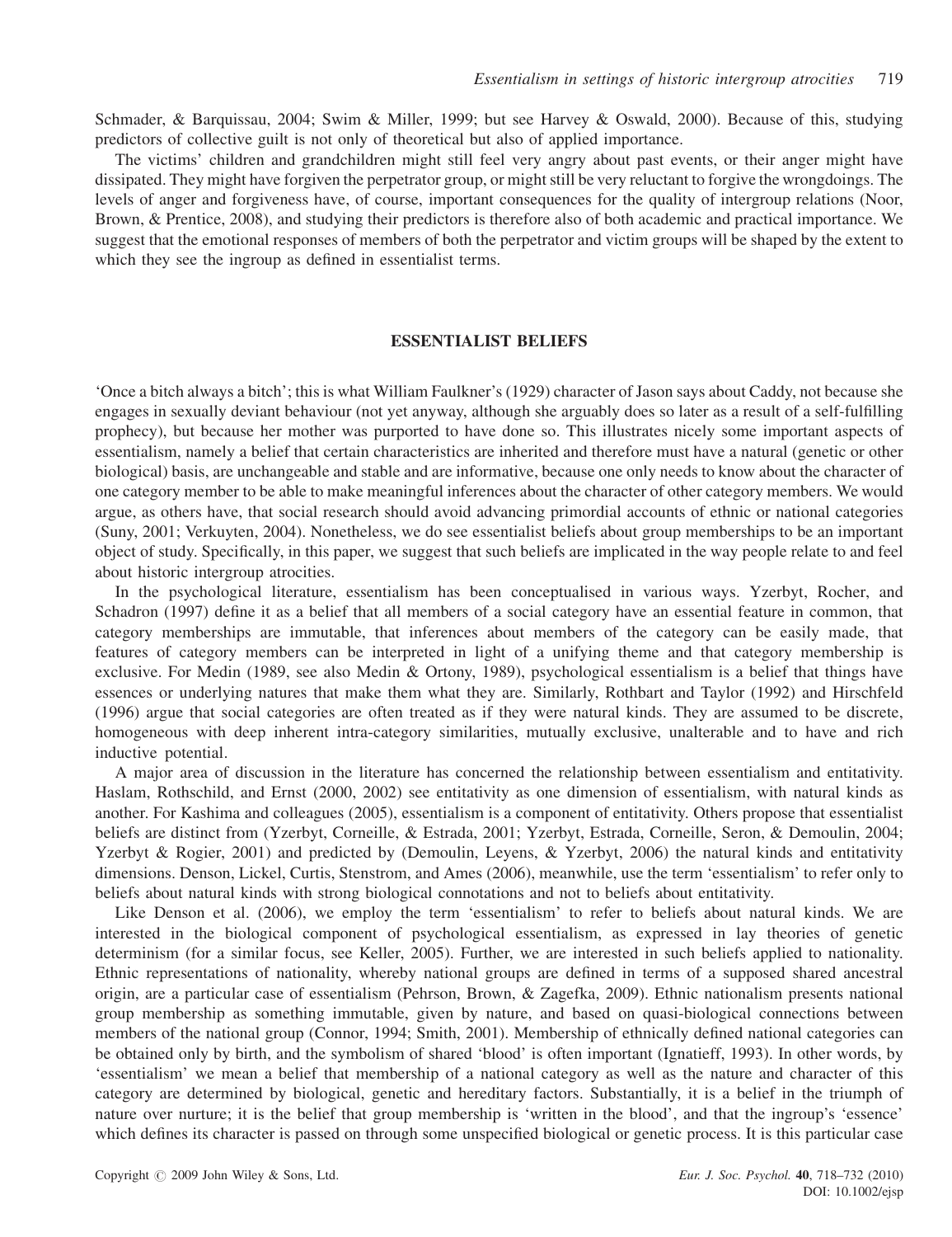of essentialism that interests us here, although other ways of representing groups can certainly also be described as essentialist, and might also be of interest in other contexts.

Representing social category membership in terms of ancestry has a particular relevance to the current studies for two main reasons. Firstly, because we were interested in feelings about intergroup atrocities committed and suffered by previous generations, group memberships that are seen as inherited and linked to blood become especially interesting. Secondly, while non-biological forms of essentialism also exist, biological forms seem to be particularly important in shaping motivated intergroup cognitions (Keller, 2005; see also Morton & Postmes, in press), and it is hence reasonable to assume that they might also have powerful effects on group-based emotions. For these reasons, we operationalise essentialism in a specifically biological way in the present context.

## INTERGROUP EMOTIONS

Although the concept essentialism has been explored in studies of prejudice and intergroup relations, its impact on collective emotions has not been studied, and this is a novel aspect of the present research. We are interested in collective rather than personal emotions in the sense that they are experienced because of someone's shared group membership with a perpetrator/victim, without having personally participated in or suffered from the violence (Branscombe & Doosje, 2004; Smith, 1993). As such, the focus is on vicarious emotions (Schmader & Lickel, 2006). One can distinguish between emotions felt by an individual because of actions by the ingroup ('I feel guilty because of what we have done'; e.g. Brown, Gonzalez, Zagefka, Manzi, & Cehajic, 2008) and emotions ascribed to the ingroup because of ingroup actions ('We should feel guilty because of what we have done'; e.g. Wohl & Branscombe, 2008). Both these emotions are commonly called 'collective guilt', and it is the former type that was assessed here. In parallel, for the victims we assessed their feelings of anger because of what happened to other ingroup members, and their reluctance to forgive the perpetrators.

What, then, is the relationship between essentialism and guilt for the descendants of the perpetrators? On the basis of existing literature, it is possible to make two contradictory predictions: There is reason to expect a negative association, and at the same time there is also reason to expect a positive association. One aim of this paper was to resolve this apparent contradiction.

#### ESSENTIALISM DECREASING GUILT

Essentialism has been linked to several beliefs which tend to vary systematically among the conservative-liberal or rightwing–leftwing political spectrum. It is linked positively to a rejection of multiculturalism (Verkuyten & Brug, 2004; see also No, Hong, Liao, Lee, Wood, & Chao, 2008), stereotyping (Hoffman & Hurst, 1990; Levy, Stoessner, & Dweck, 1998; Martin & Parker, 1995), prejudice against ethnic outgroup members (Allport, 1954; Epstein Jayaratne et al., 2006; Keller, 2005, but see Haslam et al., 2002; Verkuyten, 2003), accentuation of differences between social groups (Yzerbyt et al., 2001), social dominance orientation (SDO, Pratto, Sidanius, Stallworth, & Malle, 1994; Keller, 2005) and rightwing authoritarianism (Haslam & Levy, 2006). Essentialist arguments can be and often are used to justify and preserve existing and promote desired social inequalities, by presenting them as natural and inevitable (Epstein Jayaratne et al., 2006; Haslam et al., 2002; Keller, 2005; Williams & Eberhardt, 2008; Yzerbyt et al., 1997). An example would be the use of essentialist theories by Hitler to promote the ill treatment of Jews who were presented as 'naturally inferior' (Lerner, 1992).

Essentialism has also been linked directly to conservatism (Haslam & Levy, 2006; Keller, 2005; Lewontin, Rose, & Kamin, 1984). This is to be expected, given that political conservatism and essentialism are arguably motivated by similar psychological needs (Keller, 2005). Both conservatism (Duckitt, 2001; Jost, Glaser, Kruglanski, &Sulloway, 2003) and essentialism (Keller, 2005) can be thought of as motivated by trying to manage perceived threats to one's existence or privilege.

The link between essentialism and threat discussed by Keller (2005) is likely to be bidirectional. On the one hand, those who feel threatened might start endorsing essentialist beliefs to psychologically manage this perceived threat. On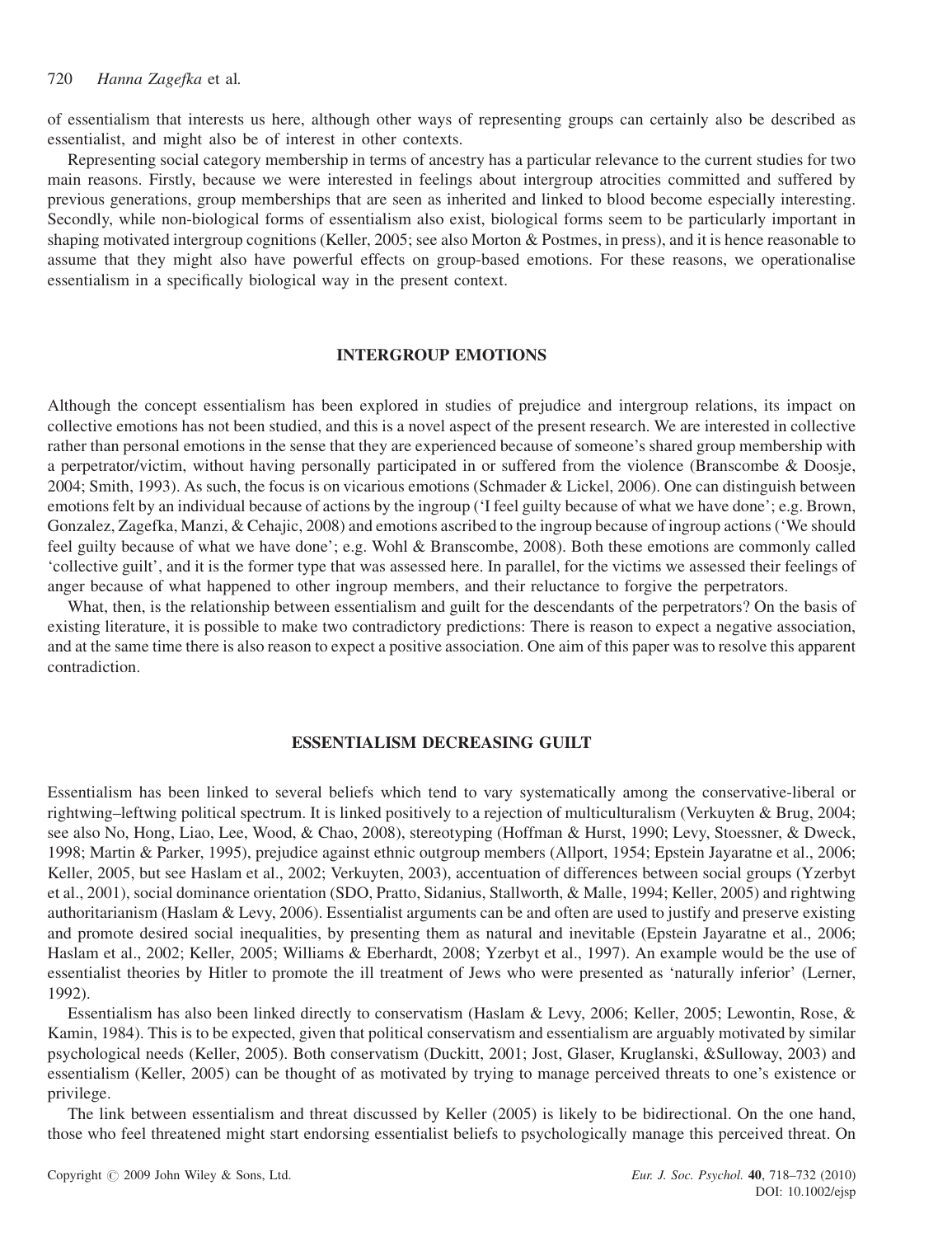the other hand, those who define their ingroup in essentialist terms will perceive group boundaries to be more clear-cut, rigid and less permeable, and they will also defend the idea that group boundaries should be so. In other words, ethnic nationalist beliefs are both descriptive and normative. Therefore, essentialists should be more concerned with trespassing and contamination of the ingroups' essence by outsiders. They should also be more concerned with protecting the ingroup from outside threats and threatened changes to the ingroup due to alien influences. They should be more sensitive to perceived symbolic threat (Stephan & Stephan, 2000) to the ingroup's values, beliefs and traditions.

Further, those who are preoccupied with perceived threats to the ingroup and ingroup protection should be more inclined to justify the ingroup's behaviour and to interpret it as defensible even if this behaviour harms a relevant outgroup. A focus on protecting the ingroup against potential threats should reduce concerns for the well being of other groups. People who feel threatened should be motivationally less inclined to attend to injustices inflicted on groups other than their own, and they should also have fewer emotional resources to consider outgroup needs due to their preoccupation with their own needs. More straightforward even, those who feel threatened should be less likely to admit and report feelings of guilt, both privately and in front of others, because admitting ingroup culpability would directly defeat the object of protecting the ingroup's image and potentially also the ingroup's resources (because admitting culpability might lead to demands for compensation). In line with this reasoning, Wohl and Branscombe (2008) recently demonstrated that salience of threats to the ingroup decreases collective guilt experienced because of atrocities committed by the ingroup.

In sum, one might expect essentialism to be linked negatively and indirectly to feelings of guilt about the ingroup's behaviour, because essentialism is likely to be bound up with a tendency to see the ingroup as threatened. This perceived threat, in turn, is likely to be negatively associated with feelings of guilt about past wrongdoings.

#### ESSENTIALISM INCREASING GUILT

Nonewithstanding, one might just as well derive exactly the opposite prediction, and expect a positive effect of essentialism on feelings of guilt. At the very core of the notion of essentialism is the proposition that all members of an essential social category share certain traits. These traits might be related to appearance (e.g. blue eyes) or to character (e.g. being impulsive). Most crucially, these traits are seen to have deep and unobservable foundations, which lend them their immutable, stable 'essence'. This essence is perceived to be too elementary, too fundamental to ever be exterminated. High essentialists believe that an essence might be masked, but that it cannot be eradicated. They would argue that a person born to German parents is German even if this person was adopted and moved to the UK when only 1 week old, even if this person has never been to Germany, even if this person does not speak German and even if this person is not even aware of their German origin.

Because of this, one might expect that high essentialists feel a more immutable, stable connection to other ingroup members, be they past, present or future. After all, they perceive all group members to be linked to each other by a shared 'essence' which exists on the deepest, most fundamental level possible. In this sense, high essentialists should feel that they are more implicated in the behaviour of fellow ingroup members than low essentialists. Hence, if ingroup members commit a deed which is wrong and which therefore should trigger feelings of guilt, high essentialists should actually feel more guilty than low essentialists, because they perceive themselves to be more fundamentally connected to the perpetrators, and therefore more strongly implicated in their actions (for a similar argument, see Johns, Schmader, & Lickel, 2005; Schmader & Lickel, 2006).

High essentialists are also likely to feel more interchangeable with other group members due to the perceived commonalities on the most fundamental level. They might also assume that the negative behaviour was driven, at least partially, by the shared 'essence' which informs all group members' characters. This might lead to a feeling that they could have displayed the negative behaviour themselves, which is another reason why high essentialists might feel more guilty. In contrast, low essentialists might not feel interchangeable with the perpetrators, and they might be more inclined to explain past misdeeds by historic and cultural circumstances (which are seen to be more prone to change and which the contemporary person need not necessarily share with the perpetrators). Low essentialists will therefore feel less guilty. Hence, although we do not propose that essentialism is the only variable affecting levels of guilt (see e.g. Miron, Branscombe, & Schmitt, 2006; Roccas, Klar, & Liviatan, 2006), we propose that it is an important factor.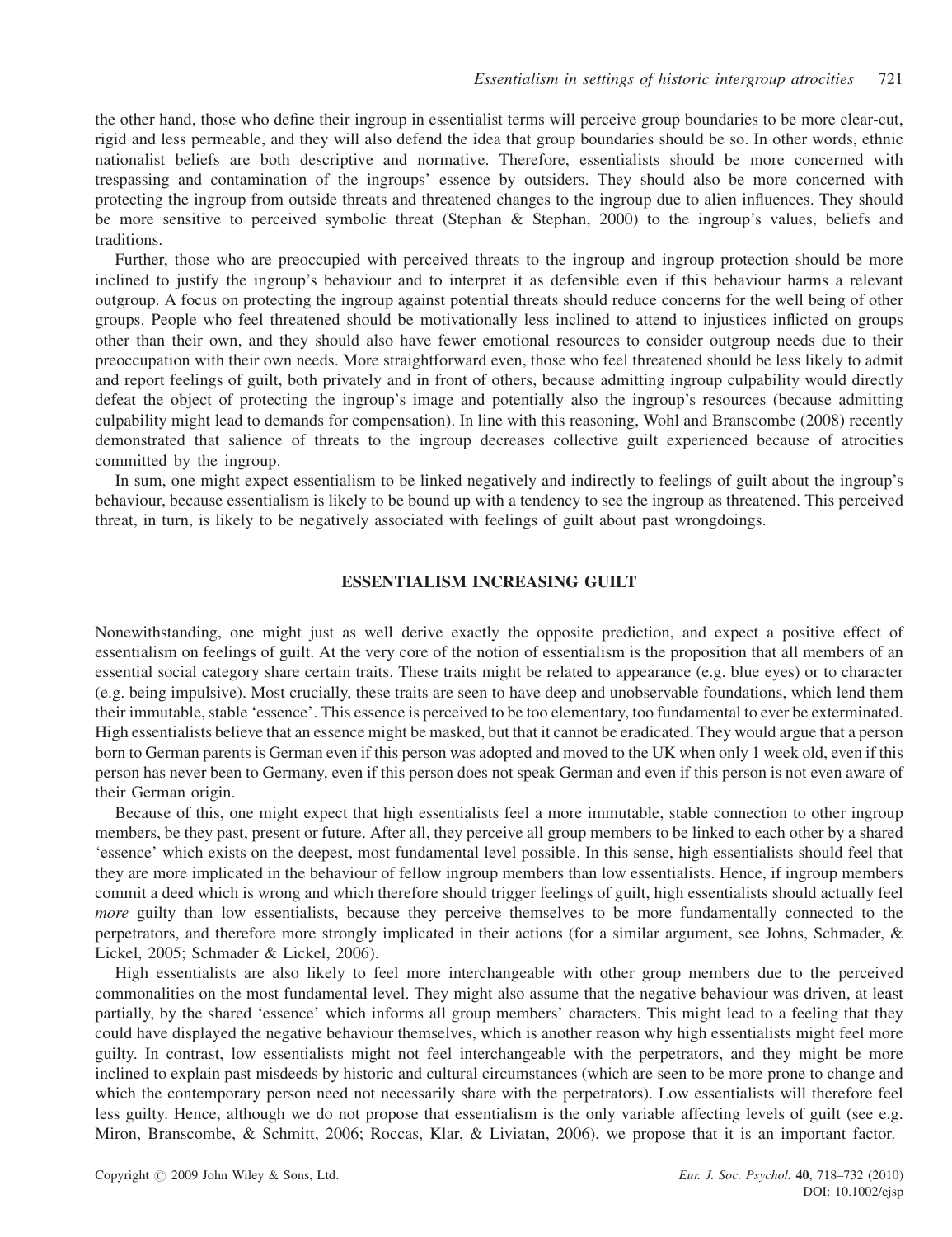#### RESOLVING THE CONTRADICTION

In short, we argue that the positive and negative effects of essentialism on guilt might exist simultaneously. Essentialism will be positively related to perceived ingroup threats and concerns for ingroup protection. This, in turn, it will be linked negatively to feelings of guilt about the ingroup's behaviour. However, due to the nature of the belief, high essentialists are also likely to feel more linked to other ingroup members, and more implicated in their behaviour. Hence, essentialism should be linked positively to feelings of guilt.

This positive link, however, will only emerge if one controls for perceived threats with which essentialism is usually part and parcel. If one statistically controls for and partials out this threat component, what otherwise would look like a zero effect of essentialism on guilt should turn into a positive effect. In statistical terms, we would expect a direct positive effect of essentialism on guilt, and an indirect negative effect, mediated by ingroup threat. Since we hypothesise that the indirect negative effect is so strong that it will wipe out the direct positive effect unless it is controlled for, statistically speaking this is a hypothesised suppression effect. The proposed mechanisms are summarised in Figure 1.

# ESSENTIALISM AFFECTING ANGER AND FORGIVENESS

As outlined above, another aim of this research was to explore the effect of essentialist beliefs on how the descendants of the victims, not only the perpetrators, respond to past atrocities. Essentialist beliefs can be assumed to have important consequences for the way the descendants of the victim group make sense of the past. Just as high essentialists in the perpetrator group might feel more connected to those ingroup members who committed the negative acts, high essentialists in the victim group might feel more connected to the ingroup victims. They will perceive themselves to be linked to the victims on a deep, very fundamental level. Hence, high essentialists will feel that the experiences of other ingroup members concern them more personally than low essentialists. Because high essentialists will feel more implicated in the experiences of other ingroup members, they are more likely to feel angry and unwilling to forgive bad events that happened in the past. This, then, constitutes a mediation hypothesis: Essentialism among members of the victim group will lead to more anger and greater reluctance to forgive past events, *because* essentialism leads to more feelings of connectedness with the ingroup victims.

Three studies were conducted to test these hypotheses. The effects of essentialism on guilt among members of a perpetrator group were tested with Russians in Latvia and their feelings about how Russians had treated ethnic Latvians during the Soviet occupation. A study conducted in Germany among Germans and their feelings toward the Holocaust also tested the effects of essentialism among members of a perpetrator group. The effects of essentialism on anger and forgiveness among members of a victim group were tested in a study conducted among Hong Kong Chinese and their feelings toward the Nanjing massacre.

## LATVIAN STUDY

The effect of essentialism on guilt was first tested in Latvia. Latvia is located between the Baltic Sea and Russia. It was invaded by Soviet troops during WWII and absorbed into the Soviet Union, where it remained (with a brief interlude in



Figure 1. Hypothesised effects of essentialism and ingroup threat on guilt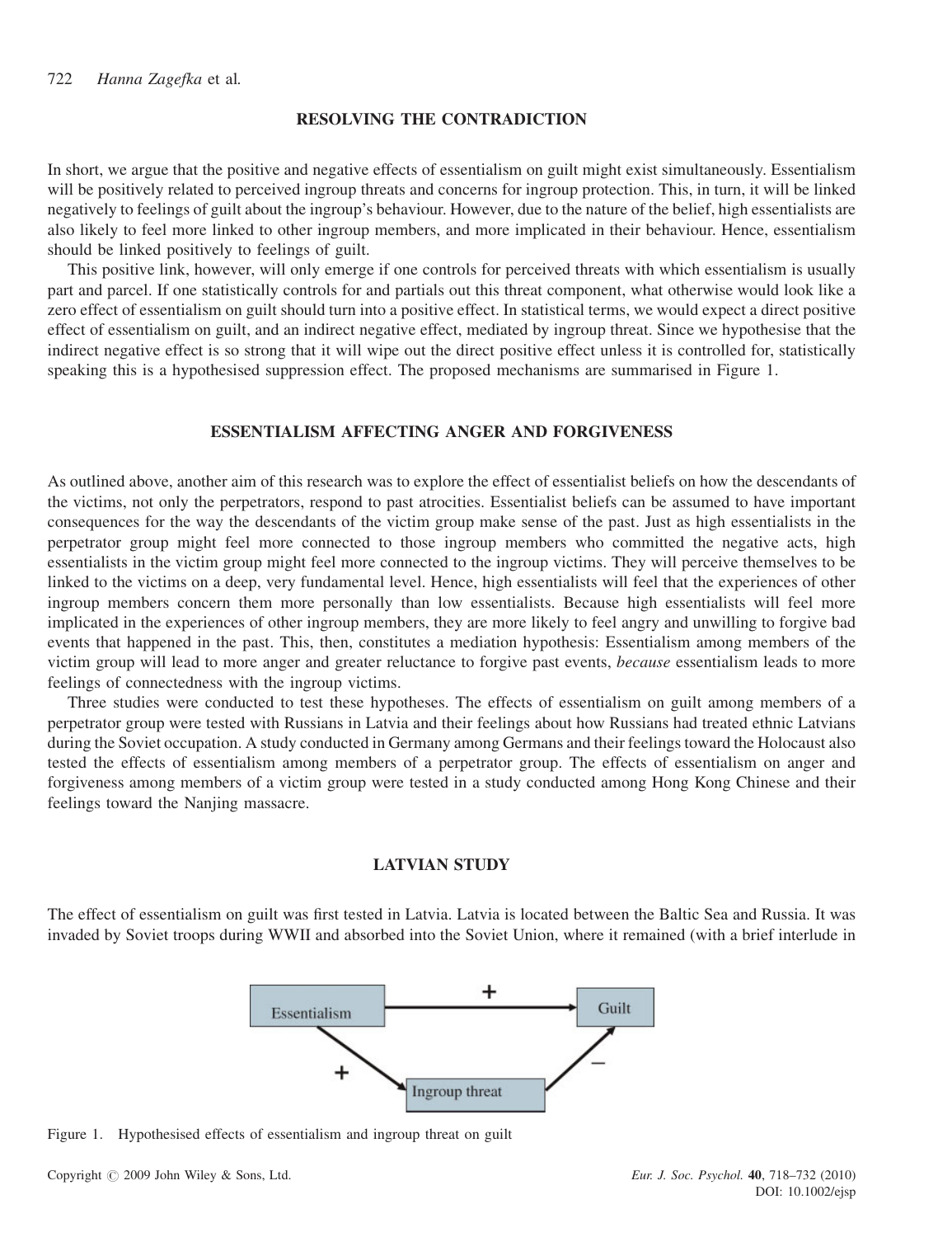1941 when the Nazis invaded) for almost half a century. The Soviet social engineering project introduced in 1941 resulted in the expulsion, deportation and murder of national elites, the confiscation of private property and the banning of religious worship and cultural manifestations of Latvian nationalism. Soviet nationality policy led to the deportation of tens of thousands of ethnic Latvians, collectivisation, purges, Russification, political violence, economic stagnation and environmental pollution (Smith, Aasland, & Mole, 1994). Latvia finally regained independence in 1991. Due to the encouragement of Soviet migration to Latvia during the occupation, today over one-third of the Latvian population is Russian-speaking. For most Latvians, this sizable minority is associated with the former occupying power, and is held responsible for events that occurred during the occupation. At the same time, many Russian speakers in Latvia today feel themselves unjustly oppressed (for instance, the use of the Russian language has been restricted since 2004). The present study focussed on Russian speakers in Latvia, and their feelings about the way Latvians were treated during the occupation.

## Method

# **Participants**

An opportunity sample of 70 Russian speakers participated in the study. Their age varied between 12 and 75, with a mean age of 30 years. There were 46 females and 22 males (two participants did not indicate their gender).

# Procedure and Measures

Participants filled out a questionnaire which contained the measures in Russian. They had been carefully translated and back-translated from English. Drawing on existing measures of essentialism (e.g. Demoulin et al., 2006; Haslam et al., 2000, 2002; Pehrson et al., 2009; Verkuyten & Brug, 2004) and related constructs such as genetic lay theories (Epstein Jayaratne et al., 2006) and 'belief in genetic determinism' (Keller, 2005), we generated a 7-item scale of *essentialism*  $(1 =$  totally disagree to  $7 =$  totally agree). The items were 'It is our Russian blood that basically makes us who we are throughout our lives'; 'It is largely our Russian biological heritage which determines who and how we are'; 'The Russian character is largely determined by genetic factors'; 'Something in the blood has defined the Russian character throughout history'; 'Russians prefer to stick together because of their shared blood'; 'What makes a Russian a Russian isn't in the blood' (reversed); 'If someone has Russian parents then this person is automatically Russian too, even if he/she has never been to Russia and if he/she doesn't speak any Russian';  $\alpha = .71$ .

To measure perceived *ingroup threat*, a 4-item measure was devised  $(1 = totally distance to 7 = totally agree)$ . Items express a conviction that the ingroup is threatened in important ways and that it needs to be defended against this threat. Items were 'I am concerned that we Russians are losing our identity'; 'We should make sure the Russian way of life is preserved'; 'We should defend our distinctiveness' and 'It would be unfortunate if the Russian culture changed too much due to influences from outside':  $\alpha = .81$ .

Guilt was measured with a 4-item scale modelled on Brown et al. (2008,  $1 =$  totally disagree to  $7 =$  totally agree). Items were: 'I feel guilty for the way that Russians treated the Latvians under Stalin'; 'Even though I was not personally involved, I feel guilty when I think about the treatment that Latvians received from us Russians under Stalin'; 'When I think about how we Russians suppressed the Latvian language and culture during the Soviet era, I feel guilty' and 'Although I was not involved personally, I feel guilty as a Russian when I think about how Latvians were deported to Siberia during the Soviet period';  $\alpha = .84$ .

The questionnaire also contained some additional items, such as a 1-item measure of *dispositional guilt* ('In general, I don't often feel guilty because of the things I've done' (reversed)) inspired by Doosje et al. (1998), and a 2-item measure of perceived complicity of the civil population inspired by Rozin (2003, example item 'What happened to the Latvians under Stalin was mainly the responsibility of the Russian politicians, and not of the Russian people' (reversed),  $r = .87$ ). Such items can be usefully employed as control variables (Doosje et al., 1998). The questionnaire ended with some demographic questions. Upon completion of the study, participants were thanked and debriefed.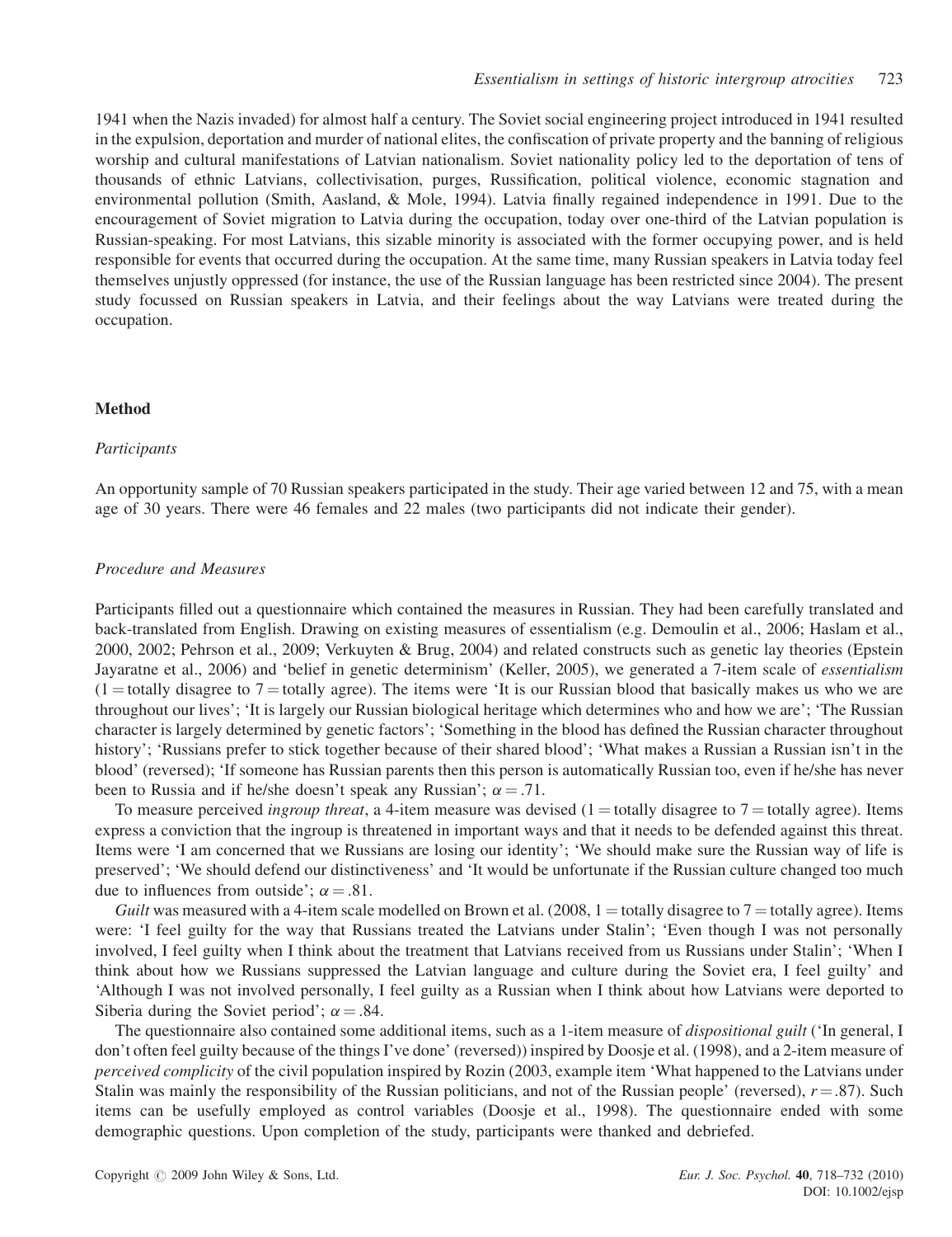## **Results**

## Preliminary Analyses

First, a factor analysis with Varimax rotation was performed with all essentialism and threat items to confirm that these two constructs were indeed empirically as well as conceptually distinct. As expected, all essentialism items loaded on one factor and all threat items loaded on a second factor (loading for essentialism items ranging from .48 to .77 on the first factor and .05 to .41 on the second factor; loadings for threat items ranging from .60 to .85 on the second factor and .09 to .27 on the first factor).

The means and standard deviations (in parentheses) on the measures were 3.97 (1.03) for essentialism; 1.93 (1.22) for guilt and 5.26 (1.94) for threat. To test for mean differences between the younger and the older participants on key variables, the sample was median split (median  $= 25$  years). There were no significant differences on any of the variables, and age and other demographic variables did not moderate any of the effects reported below.

# Does Ingroup Threat Mediate the Relationship Between Essentialism and Guilt?

According to the hypothesis, we expected a direct positive effect of essentialism on guilt, and an indirect negative effect, mediated by ingroup threat. Moreover, the direct positive effect was predicted *only* to emerge if ingroup threat was controlled for. The bi-variate correlations between the three constructs are displayed in Figure 2 (correlation coefficients not in parentheses). As hypothesised, the direct effect of essentialism on guilt was not significant.

Totest whether a positive effect of essentialism on guilt would emergeifingroupthreatis controlled for, guilt was regressed simultaneously from essentialism and ingroup threat. Dispositional guilt and complicity of the civilian population were also entered in the regression as additional control variables ( $\beta = .22$ , ns for guilt;  $\beta = -.03$ , ns for complicity). The model explained 12% of the variance in guilt,  $F(4, 65) = 2.26$ ,  $p < .07$ . The  $\beta$  values are displayed in Figure 2 (values in parentheses). Inline with the hypothesis, therewas anindirect negative path from essentialism to guilt viaingroup threat, and controlling for ingroup threat made it possible for the direct positive effect of essentialism on guilt to emerge.

## Alternative Models

In spite of the fact that no *a priori* hypotheses were held about opposite causal directions, alternative models were tested to find somewhat stronger support for the proposed causal direction of effects, given the correlational nature of the data.

Specifically, two alternative mediation models were tested. According to Baron and Kenny (1986), three conditions need to be fulfilled for mediation to be present: (1) The independent variable has to significantly predict the mediator; (2) the independent variable has to significantly predict the dependent variable and (3) when independent variable and mediator predict the dependent variable simultaneously, the effect of the independent variable must be significantly reduced and the mediator must still exert a significant effect.

It was first tested whether the effect of guilt on essentialism might be mediated by threat. As indicated above, no a priori hypothesis was held about this, but it is nonetheless conceivable that guilt would reduce threat because those who feel guilty see the ingroup as less worth defending, and they might therefore be less acutely aware of and bothered by potential threats. Threat, in turn, might be expected to be associated with more essentialism, because—as outlined earlier essentialist beliefs might precisely arise as a psychological response to cope with perceived threat. However, mediation was clearly not present, because—as evinced by the correlation coefficients in Figure 2—the data did not match Baron



Figure 2. The effect of essentialism and ingroup threat on guilt in study 1 (Latvia) (bi-variate correlations outside parentheses, standardised  $\beta$  values inside parentheses) *Note*:  ${}^*p < .05$ ;  ${}^{**}p < .01$ ;  ${}^{***}p < .001$ .

Copyright  $\odot$  2009 John Wiley & Sons, Ltd.  $Eur. J. Soc. Psvchol. 40. 718-732 (2010)$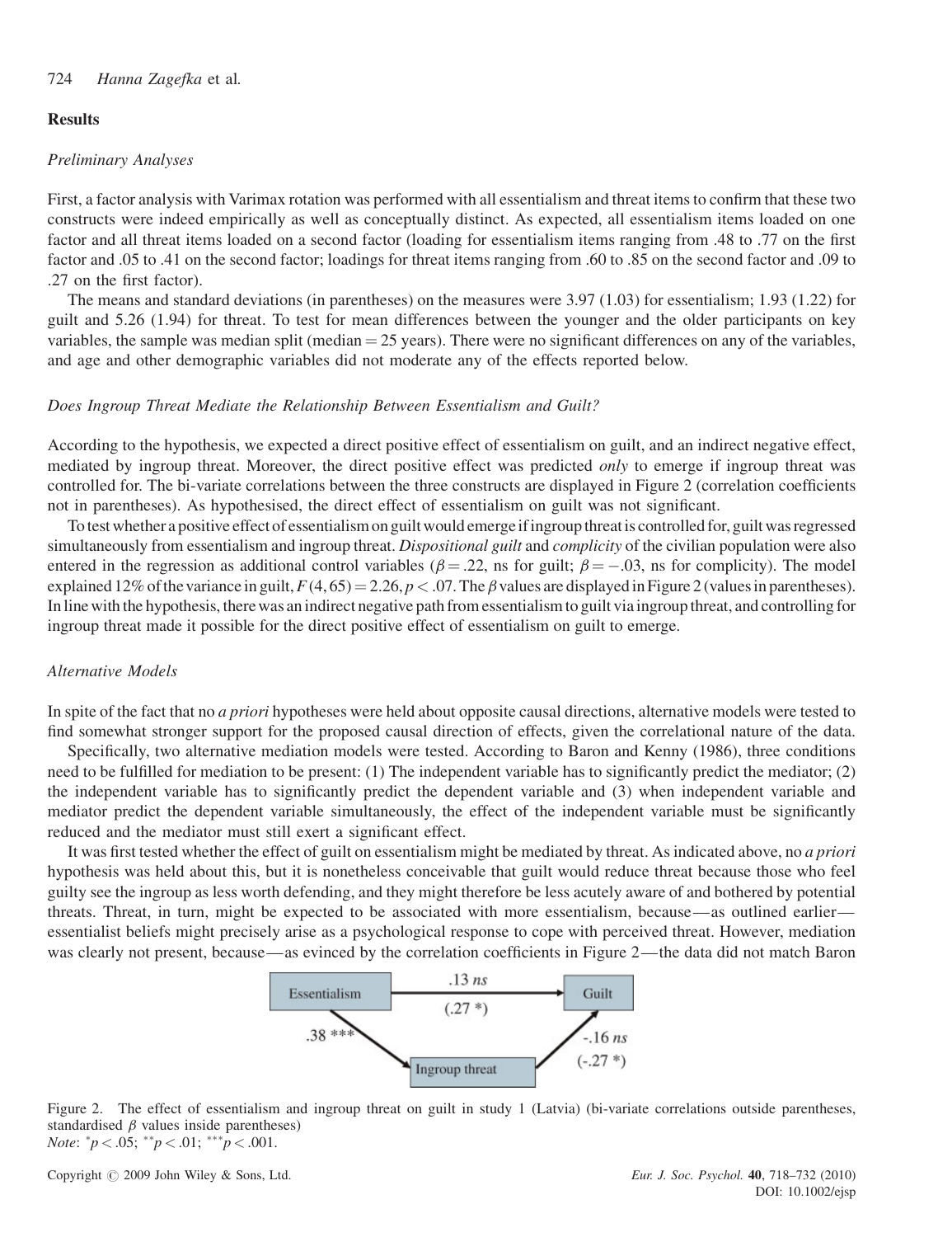and Kenny's (1986) first condition (there was no significant correlation between the independent variable and the mediator) or second condition (there was no significant correlation between the independent variable and dependent variable).

Second, although it is hard to conceive of a hypothesis why the effect of guilt on threat might be mediated by essentialism, this was also examined and rejected on the grounds that Baron and Kenny's first and second conditions were violated (see correlation coefficients in Figure 2). Hence, it was concluded that, as hypothesised, the suppression model was the one to best account for the data.

## **Discussion**

Some clear evidence was found for the hypotheses. There was an indirect negative path from essentialism to guilt via ingroup threat. Further, a direct positive path from essentialism to guilt emerged only when controlling for the negative indirect effect. Alternative mediation models were ruled out. Hence, as expected, ingroup threat clearly acted as a suppressor of the effect of essentialism on guilt. In spite of these encouraging findings, it should be noted that the joint effects of essentialism and ingroup threat on guilt were not overly strong, with the  $R<sup>2</sup>$  being only marginally significant. Hence, in a next step we endeavoured to test the hypothesis in a different national context, to test for the replicability and generalisability of the effects.

## GERMAN STUDY

The Nazi regime in Germany, which was in power from 1933 to 1945, killed millions of people whom it saw as belonging to an inferior form of life. Among them were Roma and disabled people, but the biggest victim group were 6 million Jews. This atrocity is what the current study focussed on by asking contemporary German participants about their feelings about these events (for more information on collective guilt in Germany, see Buruma, 1994; Kempe, 1999; Rensmann, 2004).

#### Method

#### **Participants**

An opportunity sample of 84 people participated in the study. Their age varied between 13 and 78, with a mean age of 35 years. Seven participants had been excluded from the analyses, because according to self-reports they were not white German nationals. There were 55 females and 29 males.

## Procedure and Measures

Participants filled out a questionnaire in German which contained the measures as translated below. Questionnaires had been translated and back-translated from/to English. *Essentialism* was measured with a 6-item scale  $(1 = totally disagree$ to  $7 =$  totally agree). The items were very similar to the ones used in the Latvian study. However, some items were toned down or reversed, because they otherwise would have sounded too much like Nazi propaganda, and we feared reactance effects. In particular, we avoid the word 'blood' as much as possible. The items were 'It is largely our German biological heritage which determines who and how we are'; 'Something in our heritage influences the German character, and this will always be that way'; 'The German character is largely determined by genetic factors'; 'If someone has German parents then this person is automatically German too, even if he/she has never been to Germany and if he/she doesn't speak any German'; 'Our German heritage means that all Germans somehow belong to each other' and 'Someone can be German even if his/her parents come from another country and are not German (reverse coded)';  $\alpha = .72$ .

However, even with this adjusted version of the essentialism scale, we were not sure whether the scale would yield meaningful results. We feared that its content might be too sensitive and cause reaction effects in Germany due to genetic ideas having been such a prominent component of the Nazi rhetoric. Indeed, there was anecdotal evidence, supported by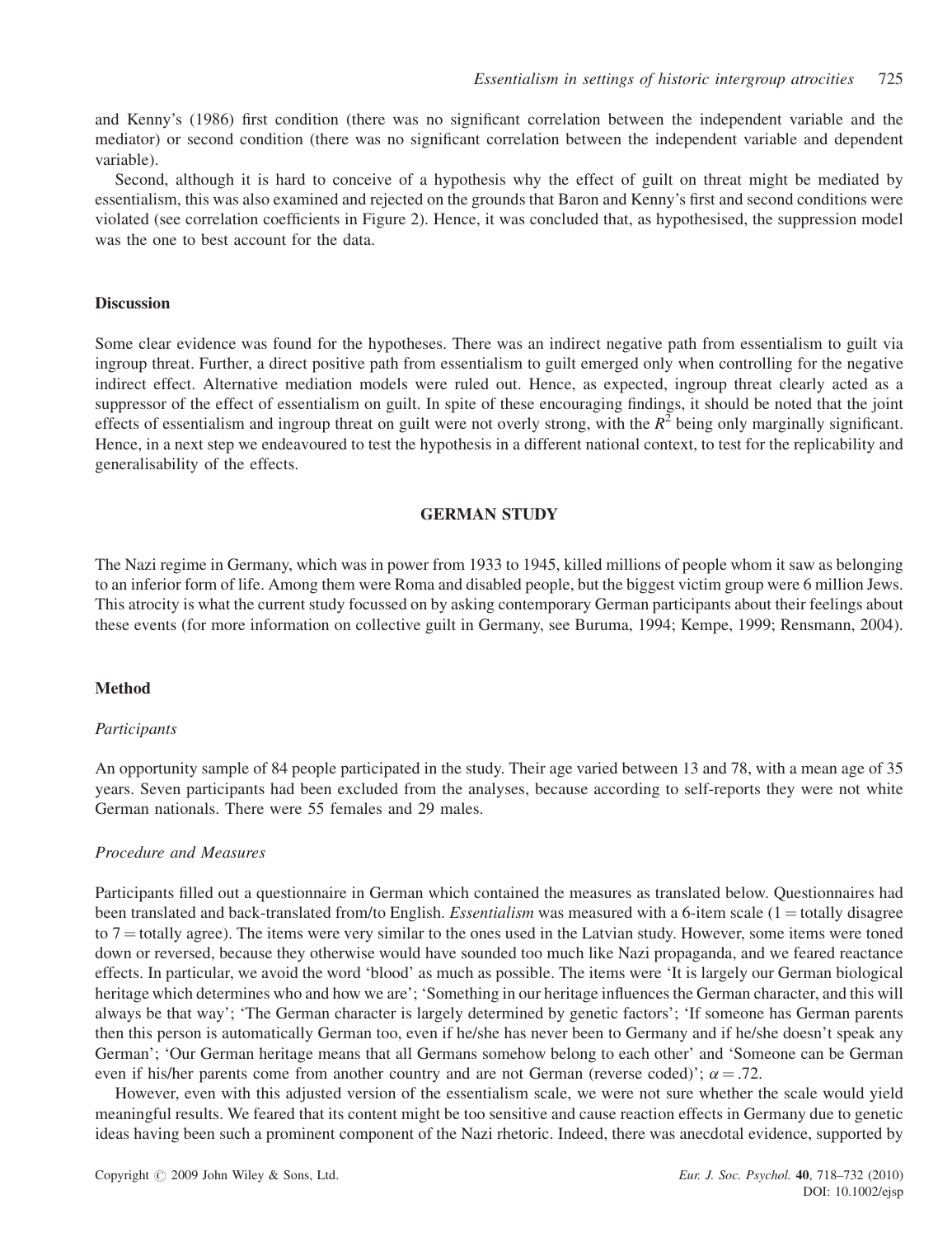the pattern of responses in many questionnaires, that participants filled in the items quite randomly because they did not want to answer the questions. Anticipating this, we included another *general essentialism* scale, which seemed somewhat less controversial. This alternative scale was adapted from Rozin (2003, see also Rozin et al., 2008). It consisted of six items (1 = totally disagree to 7 = totally agree), all following the same format: 'Someone who was born as an X will necessarily always be an X throughout his/her life'. The target categories were Bavarian, Woman, German, Jew, Muslim and Turk. The items correlated well with each other;  $\alpha = .89$ . They also correlated well with the original essentialism scale,  $r = .49$ ,  $p < .001$ , confirming their relatedness.

Indeed, anecdotal evidence in the form of oral and written comments suggested that the German participants took great offence to the original essentialism scale. As expected, they seemed to feel considerably less reluctant to fill out the general scale. Hence, it was decided that the *general essentialism* scale might be a more useful measurement tool than then original essentialism scale in the German context.

*Ingroup threat* was measured with the same four items as in the Latvian study, plus an additional two items  $(1 = \text{totally})$ disagree to  $7 =$  totally agree). These were 'It is natural for the country's character to change' (reversed); and 'It is good if our national character changes over time' (reversed);  $\alpha = .88$ .

Guilt was measured with a 4-item scale (1 = totally disagree to 7 = totally agree). The gist of the items was very similar to the items in the Latvian study, although of course items were adapted to fit the German setting. The items were 'I feel guilty when I think about what we Germans did to the Jews during the Nazi era'; 'When I think about what we did to the Jews during the Nazi era I feel really bad'; 'Even though I did not personally do anything bad to the Jews, I feel guilty for what other Germans have done' and 'Although I personally have done no harm to the Jews, I feel guilty because I am German';  $\alpha = .94$ . Note that many of the items are somewhat 'evasive' in their wording, i.e. they talk about 'what we did to the Jews' rather than 'how we murdered the Jews'. This was done deliberately to avoid possible reactance effects.

The questionnaire also contained some additional items, such as a 2-item scale of *dispositional guilt* (example item 'In general, I don't often feel guilty because of the things I've done',  $r = .35$ ) inspired by Doosje et al. (1998), and a 2-item scale of *perceived complicity* of the civil population in the Holocaust inspired by Rozin (2003, example item 'What happened to the Jews in the Nazi era was mainly the responsibility of the leading Nazis and not of the civil population' (reversed),  $r = .35$ ). Again, following the logic of Doosje and colleagues (1998), these items were included for use as additional control variables. The questionnaire ended with some demographic items. Upon completion of the study, participants were thanked and debriefed.

## **Results**

#### Preliminary Analyses

Again, a factor analysis with Varimax rotation was performed with all essentialism and threat items to confirm that these two constructs were empirically distinct. As expected, all essentialism items loaded on one factor and all threat items loaded on a second factor (loading for essentialism items ranging from .58 to .91 on the first factor and .05 to .37 on the second factor; loadings for threat items ranging from .71 to .85 on the second factor and .11 to .31 on the first factor).

The means and standard deviations (in parentheses) for the main constructs were 2.86 (1.45) for the general essentialism,  $3.54$  (1.97) for guilt and  $3.14$  (1.20) for threat. The sample was median split (median  $= 31$  years) to test for mean differences between the younger and the older participants on key variables. The only significant difference emerged for 'guilt'. Curiously, young people felt more guilty than older people,  $t$  (73) = 2.05;  $p < .05$ ;  $Ms = 4.00, 3.08$ . However, age or other demographic variables did not moderate any of the effects reported below.

## Does Ingroup Threat Mediate the Relationship Between Essentialism and Guilt?

According to the hypotheses, we expected an indirect negative effect of essentialism on guilt, mediated by ingroup threat. We also expected a direct positive effect, which was hypothesised to emerge only after the indirect negative effect was controlled for. Given the reactance caused by the original essentialism scale, the essentialism measure used in the analyses is the *general essentialism* scale adopted from Rozin. The bi-variate correlations between the three constructs are displayed in Figure 3 (correlations coefficients not in parentheses).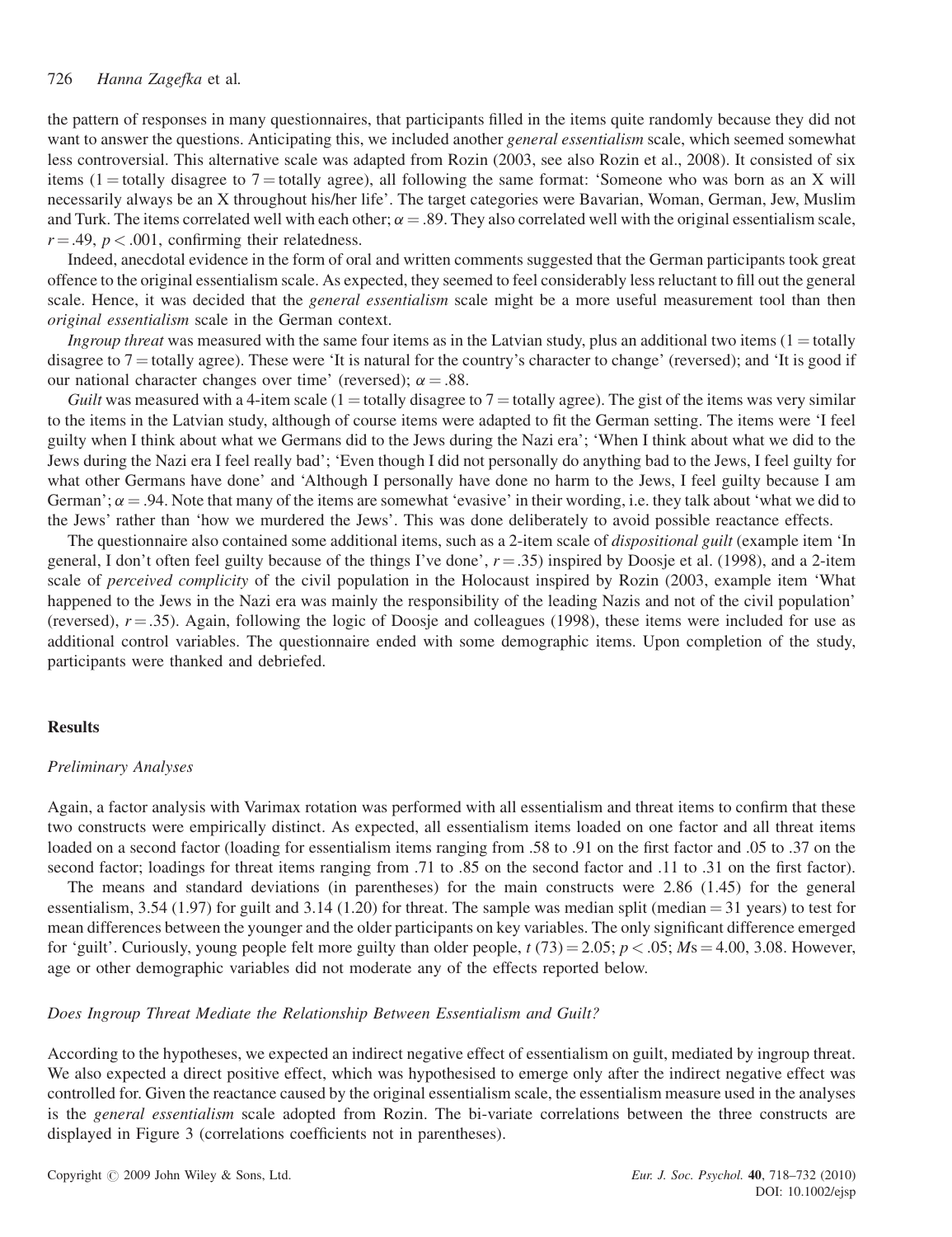

Figure 3. The effect of essentialism and ingroup threat on guilt in study 2 (Germany) (bi-variate correlations outside parentheses, standardised  $\beta$  values inside parentheses) *Note*:  ${}^*p < .05$ ;  ${}^{**}p < .01$ ;  ${}^{***}p < .001$ 

As hypothesised, the overall effect of essentialism on guilt was not significant. To test whether a positive effect of essentialism on guilt would emerge if ingroup threat is controlled for, guilt was regressed simultaneously from essentialism and ingroup threat. Dispositional guilt and complicity in the Holocaust were also entered in the regression as additional control variables ( $\beta = -11$ , ns for guilt;  $\beta = 0.26$ ,  $p < 0.05$  for complicity). The model explained 20% of the variance in guilt,  $F(4, 70) = 4.49$ ,  $p < .003$ . The  $\beta$  values are displayed in Figure 3 (values in parentheses). In line with the hypotheses, controlling for ingroup threat made it possible for the direct positive effect of essentialism on guilt to emerge.

### Alternative Models

As in the previous study, it was first tested whether the effect of guilt on essentialism might be mediated by threat. Mediation was clearly not present, because Baron and Kenny's second condition was not met (see correlation coefficients in Figure 3).

Second, it was examined whether the effect of guilt on threat might be mediated by essentialism. This was rejected because Baron and Kenny's first condition was violated (see correlation coefficients in Figure 3). Hence, again alternative models could be ruled out, providing further corroborating evidence for the hypothesised effects.

#### **Discussion**

As in study 1, clear evidence was found in support of the hypotheses. Essentialism clearly had the predicted indirect negative effect on guilt. What is more, when controlling for this indirect effect, the hypothesised direct positive effect of essentialism on guilt emerged. Of course, studying the effects of essentialism in Germany was encumbered by the fact that essentialist ideas were drawn on heavily by Nazi propaganda, and that German participants were very reluctant to answer our items, leading to reactance effects of our essentialism scale. However, to our mind this actually led to a significant advantage, because anticipating this meant that we included and could demonstrate the effects of a more generalised essentialism belief scale. Rozin's (2003) scale is more generalised in the sense that it assesses inalterability with regards to a number of different groups, and it is noteworthy that this more generalised essentialism measure still exerted the same effects on guilt as the more specific measure of study 1. With Rozin's measure, the effects of an essentialist mindset were even stronger than that found in the Latvian context, and undeniably in the hypothesised direction. Having obtained this corroborating evidence, in a next step we turned to the victim group, to explore the effects of essentialism on the other side of the divide.

#### HONG KONG STUDY

The massacre of Nanjing refers to the events that took place after this Chinese town fell into the hands of the Japanese in 1937. Japanese soldiers behaved very brutally towards the Chinese population during acts of looting, arson and the execution of prisoners of war and civilians. It is estimated that around 300 000 Chinese were killed, and many more raped or harmed otherwise. To date, differential preferences for portraying the events still cause tensions between China and Japan, with many Chinese feeling that the Japanese do not properly acknowledge what happened. However, today many individuals in each nation recognise the events as the horrific war crimes they were.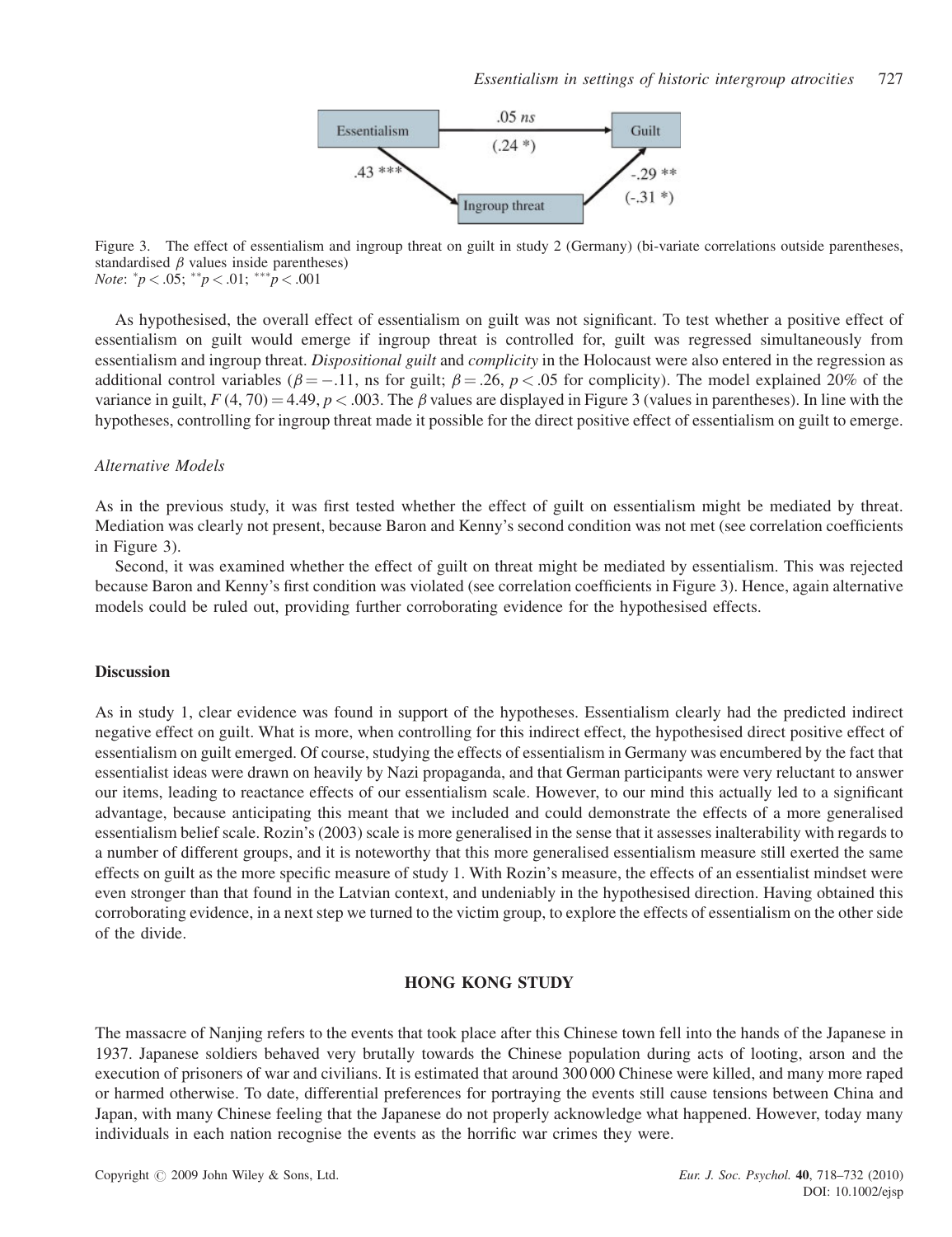This is the historic setting in which we endeavoured to explore the effects of essentialist beliefs for members of the victim group. Crucially, it was expected that essentialism would be positively associated with feelings of anger and a reluctance to forgive past events, and that this effect would be mediated by feeling connected with the victims. Those who are high in essentialism would feel that they share a deep, meaningful substance with ingroup victims, and would hence feel more connected to them. Feeling connected to the victims would in turn exacerbate the emotional responses to their suffering, and hence impact on anger and reluctance to forgive.

### Method

#### Participants

56 Hong Kong Chinese participated in the study (mean age 27.32; 24 males, 32 females).

## Procedure and Measures

Participants filled out a questionnaire in Cantonese which contained the measures as translated below. Questionnaires had been translated and back-translated from/to English by independent bilinguals.

*Essentialism* was measured with an abbreviated 4-item scale very similar to the one used in the Latvian study  $(1 = low$ essentialism to 7 = high essentialism);  $\alpha = .78$ .

Anger was measured with a 4-item scale (1 = totally disagree to 7 = totally agree). Items were 'I feel angry for the way that the Japanese treated the Chinese in the Nanjing Massacre'; 'Even though I was not personally involved, I still feel angry when I think about how the Japanese have treated the Chinese in the Nanjing Massacre'; 'When I think about how the Japanese have raped Nanjing during the war, I still feel angry'; 'Although I was not involved personally, I still feel angry as a Chinese when I think about how many Chinese were killed in the Nanjing Massacre';  $\alpha = .96$ .

*Reluctance to forgive* was measured with a 7-item scale ( $1 =$ totally disagree to  $7 =$ totally agree). Items were 'I feel it is hard to forgive the Japanese for what they did to the Chinese during the Nanjing Massacre'; 'I think the Japanese should feel ashamed for what they did to the Chinese'; 'I think the Chinese should ask for compensation from the Japanese for what happened'; 'I have difficulties in treating the Japanese equally to other people due to the previous offences carried out by them'; 'It is hard for Chinese people to have Japanese friends due to what the Japanese did to the Chinese'; 'I believe some apology from the Japanese should be made for their treatment of the Chinese in the past'; 'I think the Japanese owe something to the Chinese because of their behaviour in the past';  $\alpha = .86$ .

Feeling connected with the victims was measured with one item: 'To what extent would you use the word 'we' to describe your relations with the victims of Nanjing'? ( $1 = not$  at all to  $7 = very$  much). The questionnaire also included some items on demographics. Upon conclusion of the study, participants were thanked and debriefed.

#### **Results**

#### Preliminary Analyses

The means and standard deviations (in parentheses) on the variables were as follows: 4.17 (1.36) for essentialism, 3.98  $(1.63)$  for connectedness with the victims, 5.72 (1.23) for anger and 4.57 (1.19) for reluctance to forgive. The sample was median split (median = 22 years) to test for mean differences between the younger and the older participants on all variables. Significant differences emerged for 'connectedness with the victims'  $(F (1, 51) = 4.78, p < .05)$ , with older participants feeling more connectedness with the victims ( $Ms = 4.42, 3.48$ ). However, age or other demographic variables did not moderate any of the effects reported below.

Is essentialism positively associated with more anger and greater reluctance to forgive, and is this effect mediated by perceived connectedness with the victims?

To test whether the effect of essentialism on reluctance to forgive was mediated by connectedness with the victims, again Baron and Kenny's (1986) three-step method was used.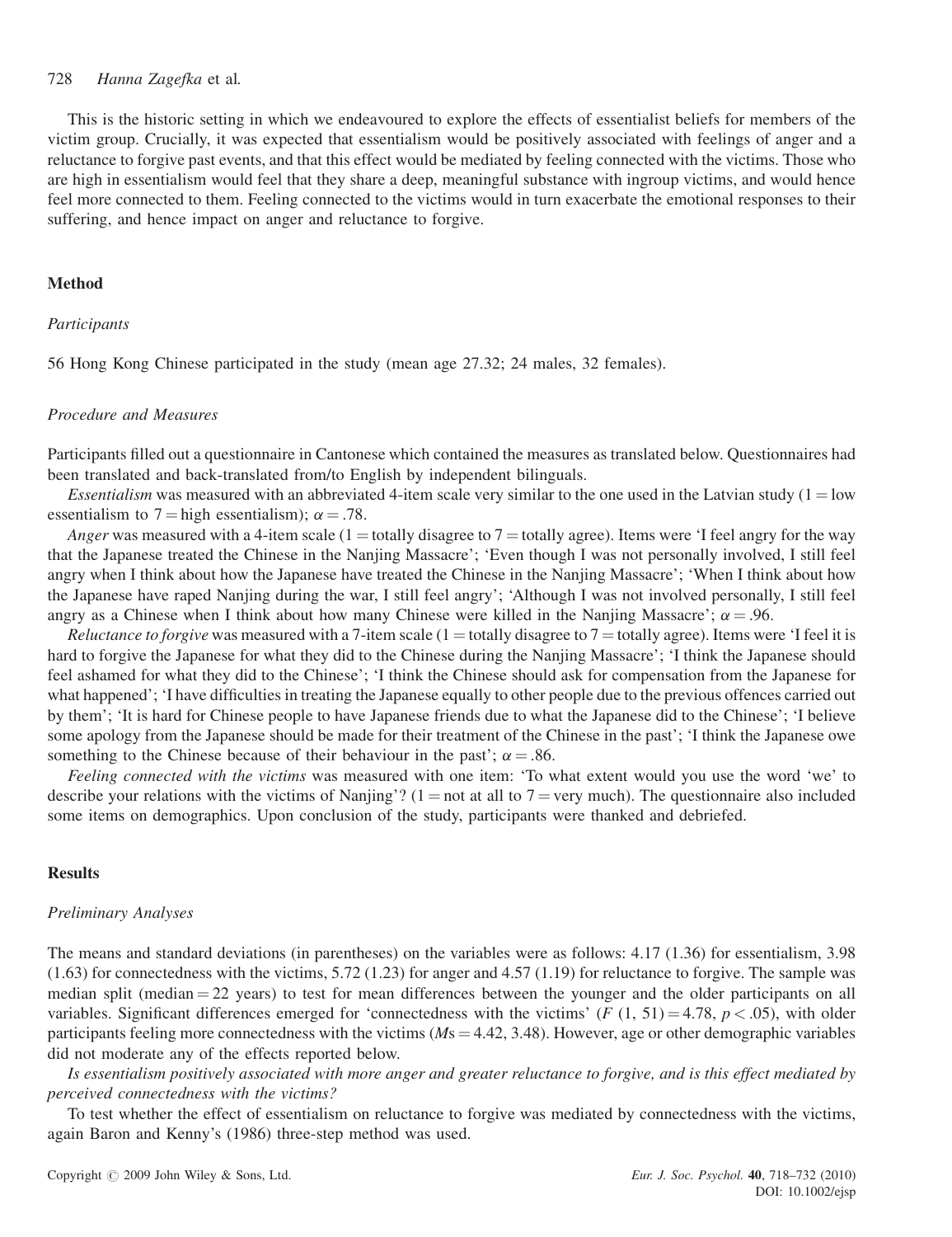

Figure 4. The effect of essentialism and anger and reluctance to forgive in study 3 (Hong Kong) (bi-variate correlations outside parentheses, standardised  $\beta$  values inside parentheses)

Anger as  $DV$  As can be seen in the top half of Figure 4, essentialism significantly predicted connection to the victims (correlation coefficient outside parentheses), fulfilling the first condition stipulated by Baron and Kenny (1986). Essentialism also significantly predicted anger, fulfilling the second condition. Finally, when anger was regressed simultaneously from essentialism and connectedness (see  $\beta$  values in parentheses), the  $\beta$  for connectedness was significant, while the  $\beta$  for essentialism was not. The  $R^2$  for this model was .43,  $p < .001$ . Hence, the effect was indeed mediated.

Reluctance to Forgive as DV As can be seen in the lower half of Figure 4, essentialism significantly predicted connectedness (correlation coefficient outside parentheses), fulfillingthe first condition. Asindicated above, essentialism also significantly predicted reluctance to forgive, fulfilling the second condition. Finally, when reluctance to forgive was regressed simultaneously from essentialism and connectedness (see  $\beta$  values in parentheses), the  $\beta$  for connectedness was significant, while the  $\beta$  for essentialism was not. The  $R^2$  square for this model was .37,  $p < .001$ . Hence, the effect was indeed mediated.

## Alternative Models

Again, although no alternative hypotheses had been held *a priori*, a couple of other mediation models were tested to yield corroborating evidence for the hypothesised effects. First, it was examined whether the effect of connectedness on anger was mediated by essentialism. This was ruled out because Baron and Kenny's third condition was violated: When predicting anger simultaneously from connectedness and essentialism, the  $\beta$  for the proposed mediator was not significant,  $\beta = .04$ , ns. Second, it was tested whether the effect of connectedness on reluctance to forgive is mediated by essentialism. This was ruled out because again Baron and Kenny's third condition was violated: When predicting reluctance simultaneously from connectedness and essentialism, the  $\beta$  for the proposed mediator was not significant,  $\beta$  = .19, ns. In short, the hypothesised mediation model was confirmed by the data while some unhypothesised alternative models were not, yielding further evidence for the expected effects.

#### **Discussion**

Clear evidence was found in support of the hypotheses. Essentialism was positively associated with anger and reluctance to forgive past events for members of the victim group, and these effects were mediated by feeling connected to the victims. Having a single-item measure for connectedness was less than optimal, because it can be assumed to increase random measurement errors. However, because random measurement errors effectively lead to more conservative testing (Schmidt & Hunter, 1996), it should be noted that a more reliable (multi-item) measure would be likely to reveal an even stronger mediated effect rather than a weaker one.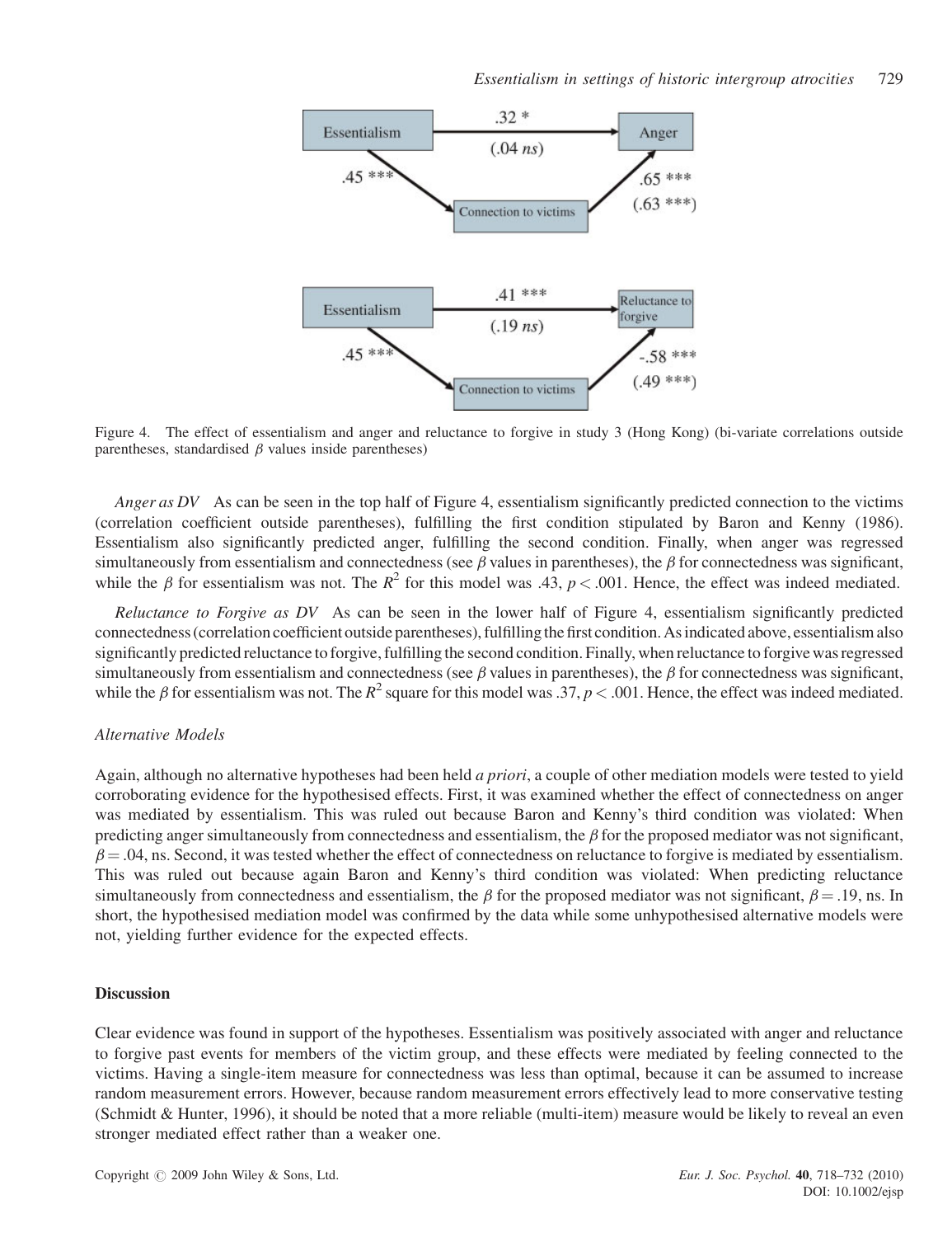#### GENERAL DISCUSSION

Some clear evidence was found in support of the predictions. Two studies, conducted in very different national settings, supported the idea that essentialist beliefs are both positively and negatively linked to feelings of collective guilt among members of the perpetrator group, and that the negative indirect effect suppresses the direct positive effect unless controlled for. A further study, broadening the scope by focussing on yet another national setting, confirmed that essentialist beliefs also inform responses to past atrocities by members of the victim group. Essentialism was positively related to anger and a reluctance to forgive past actions, and these effects were mediated by feeling connected with the victims.

Heretofore, the literatures on group characteristics like perceived essentialism on the one hand and intergroup emotions like guilt on the other have been developing relatively separately (although, see Denson et al., 2006). This paper draws on both, and in this hopefully demonstrates that considering both types of concepts can lead to research of both applied and theoretical importance. It also underscores that although essentialism has been linked to negative intergroup outcomes, it can also be associated with positive outcomes. This supports the position of others who have demonstrated that the effects of essentialism depend on the situation, and cannot be assumed to be all bad or all good (Epstein Jayaratne et al., 2006; Haslam, Bastian, Bain, & Kashima, 2006; Haslam & Levy, 2006; Verkuyten, 2003).

What, then, are the strength and weaknesses of the present research? In terms of weaknesses, one obvious shortcoming of the present work is that it is correlational by nature. Stronger evidence for the proposed causal direction of effects could, of course, have been obtained using an experimental method. Although it is assumed that important concepts like essentialist beliefs are not easily manipulated, and although there are considerable ethical complications in attempting to manipulate them, achieving this might not be impossible and could usefully be attempted in the future. In terms of strengths, we believe the current work benefits from investigating the effects of essentialism in three very different national settings, and among members of both sides of the intergroup events. This makes it possible to draw more generalised conclusions than if the focus had been on one setting, or one group, only.

There are a few issues worthy of future exploration. First of all, readers might recall that the hypothesis for a direct positive effect of essentialism on guilt among members of the perpetrator group was based on the argument that essentialism would increase feeling connected to the perpetrators, and feeling implicated in their behaviours. Although a reasonable assumption, the present research did not measure these additional mediators, and future research could usefully include such measures. Secondly, psychological research on intergroup emotions has often focussed jointly on two similar but nonetheless qualitatively different emotions, namely shame and guilt (e.g. Lickel, Schmader, Curtis, Scarnier, & Ames, 2005). The present research focussed on only one of these emotions, but future research could usefully extend this contribution by including both. Last but not least, future work could study simultaneously the effects of shared essence with victims and perpetrators. In many settings, people will be inclined to feel a certain connection to members of both groups, and it would be very interesting to explore how these perceived associations come into play together to affect responses to historic intergroup injustices.

### ACKNOWLEDGEMENTS

The first author gratefully acknowledges the support of the Solomon Asch Center for the Study of Ethnopolitical Conflict. We thank Jens Binder for his help with translating the English items to German.

#### **REFERENCES**

Allport, G. W. (1954). The nature of prejudice. Reading, MA: Addison-Wesley.

Barkan, E. (2000). The guilt of nations. London: Norton.

Baron, R. M., & Kenny, D. A. (1986). The moderator-mediator variable distinction in social psychology research: Conceptual, strategic, and statistical considerations. Journal of Personality and Social Psychology, 51, 1173–1182.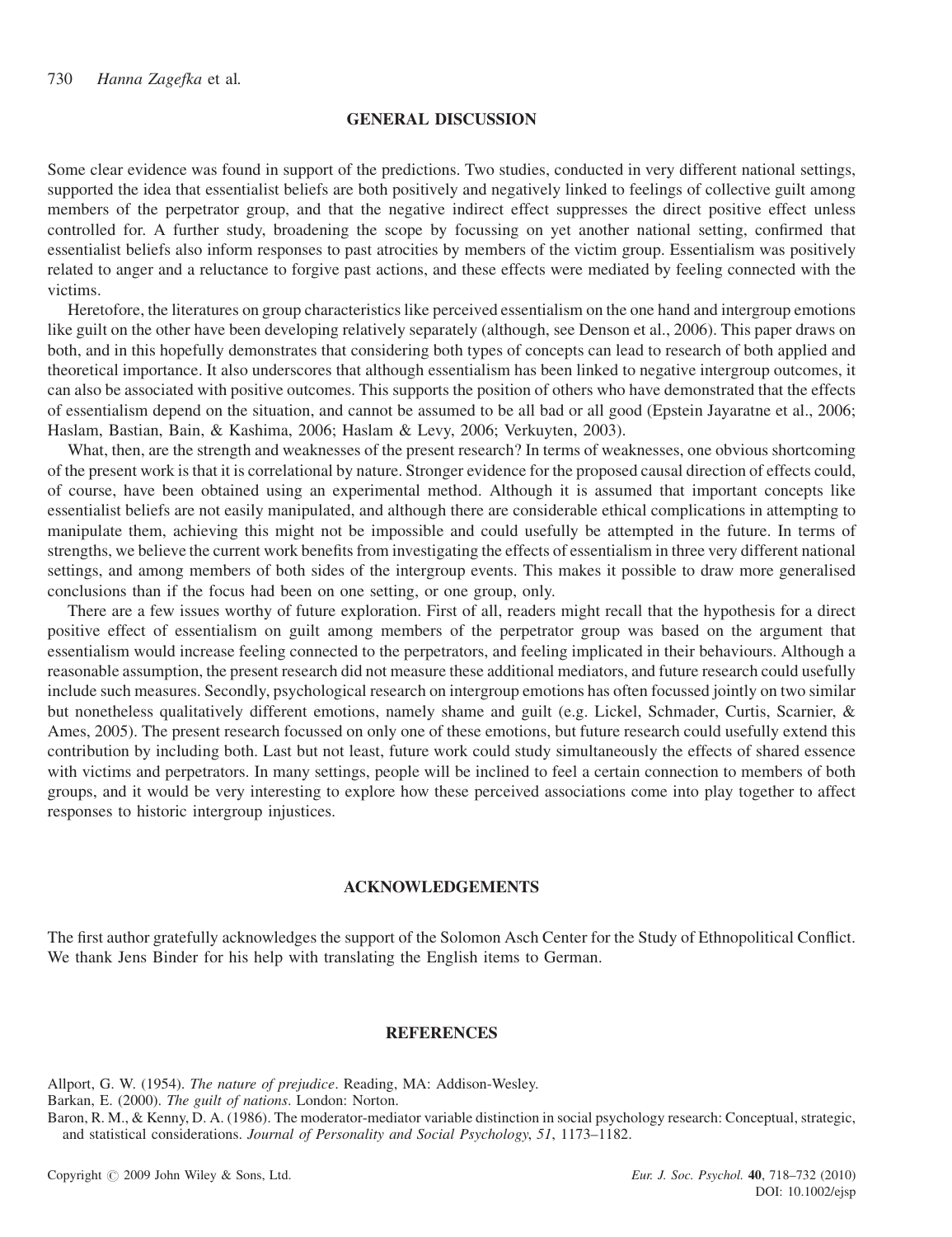Branscombe, N. R. & Doosje B. (Eds.). (2004). Collective guilt: International perspectives. Cambridge: University Press.

- Brown, R., & Cehajic, S. (2008). Dealing with the past and facing the future: Mediators of the effects of collective guilt and shame in Bosnia and Herzegovina. European Journal of Social Psychology, 38, 669–684.
- Brown, R., Gonzalez, R., Zagefka, H., Manzi, J., & Cehajic, S. (2008). Nuestra culpa: Collective guilt as a predictor of reparation for historical wrongdoing. Journal of Personality and Social Psychology, 94, 75–90.
- Buruma, I. (1994). The wages of guilt: Memories of war in Germany and Japan. London: Jonathan Cape.
- Connor, W. (1994). Ethnonationalism: The Quest for Understanding. Princeton, New Jersey: Princeton University Press.
- Demoulin, S., Leyens, J. P., & Yzerbyt, V. (2006). Lay theories of essentialism. Group Processes and Intergroup Relations, 9, 25–42.
- Denson, T. F., Lickel, B., Curtis, M., Stenstrom, D. M., & Ames, D. R. (2006). The roles of entitativity and essentialism in judgments of collective responsibility. Group Processes and Intergroup Relations, 9, 43–61.
- Doosje, B., Branscombe, N. R., Spears, R., & Manstead, A. S. R. (1998). Guilty by association: When one's group has a negative history. Journal of Personality and Social Psychology, 75, 872–886.
- Duckitt, J. (2001). A dual-process cognitive-motivational theory of ideology and prejudice. Advances in Experimental Social Psychology, 33, 41–113.
- Epstein Jayaratne, T., Ybarra, O., Sheldon, J. P., Brown, T. N., Feldbaum, M., Pfeffer, C. A., et al. (2006). White Americans' Genetic lay theories of race differences and sexual orientation: Their relationship with prejudice toward Blacks, and Gay Men and Lesbians. Group Processes and Intergroup Relations, 9, 77–94.

Faulkner, W. (1929). The Sound and the Fury (2nd edn, 1993).

- Harvey, R. D., & Oswald, D. L. (2000). Collective guilt and shame as motivation for White support of Black programs. *Journal of* Applied Social Psychology, 30, 1790–1811.
- Haslam, N., Bastian, B., Bain, P., & Kashima, Y. (2006). Psychological essentialism, implicit theories, and intergroup relations. Group Processes and Intergroup Relations, 9, 63–76.
- Haslam, N., & Levy, S. (2006). Essentialist beliefs about homosexuality: Structure and implications for prejudice. Personality and Social Psychology Bulletin, 32, 471–485.
- Haslam, N., Rothschild, L., & Ernst, D. (2000). Essentialist beliefs about social categories. British Journal of Social Psychology, 39, 113–127.
- Haslam, N., Rothschild, L., & Ernst, D. (2002). Are essentialist beliefs associated with prejudice? British Journal of Social Psychology, 41, 87–100.
- Hirschfeld, L. A. (1996). Race in the making: Cognition, culture, and the child's construction of human kinds. Cambridge, MA: MIT Press.
- Hoffman, C., & Hurst, N. (1990). Gender stereotypes: Perception or rationalisation? Journal of Personality and Social Psychology, 58, 197–208.
- Ignatieff, M. (1993). Blood and Belonging: Journeys into the New Nationalism. London: Vintage.
- Iyer, A., Leach, C. W., & Pedersen, A. (2004). Racial wrongs and restitutions: The role of guilt and other group-based emotions. In N. R. Branscombe, & B. Doosje (Eds.), *Collective guilt: International perspectives*. New York: Cambridge University Press.
- Johns, M., Schmader, T., & Lickel, B. (2005). Ashamed to be an American? The role of identification in predicting vicarious shame for anti-Arab prejudice after 9-11. Self and Identity, 4, 331–348.
- Jost, J. T., Glaser, J., Kruglanski, A. W., & Sulloway, F. J. (2003). Political conservatism as motivated social cognition. *Psychological* Bulletin, 129, 339–375.
- Kashima, Y., Kashima, E., Chiu, C-y., Farsides, T., Gelfand, M., Hong, Y.-Y., et al. (2005). Culture, essentialism, and agency: Are individuals universally believed to be more real entities than groups? European Journal of Social Psychology, 35, 147–169.
- Keller, J. (2005). In genes we trust: The biological component of psychological essentialism and its relationship to mechanisms of motivated social cognition. Journal of Personality and Social Psychology, 88, 686–702.
- Kempe, F. (1999). Fatherland. London: St Edmundsbury Press.
- Lerner, R. M. (1992). Final Solutions: Biology, Prejudice and Genocide. University Park, PA: Pennsylvania State University.
- Levy, S., Stoessner, S. J., & Dweck, C. S. (1998). Stereotype formation and endorsement: The role of implicit theories. *Journal of* Personality and Social Psychology, 74, 1421–1436.
- Lewontin, R. C., Rose, S., & Kamin, L. J. (1984). Not in our Genes: Biology, Ideology, and Human Nature. New York: Pantheon Books.
- Lickel, B., Schmader, T., & Barquissau, M. (2004). The evocation of moral emotions in intergroup contexts: The distinction between collective guilt and collective shame. In N. R. Branscombe, & B. Doosje (Eds.), Collective Guilt: International Perspectives (pp. 35–55). New York: Cambridge University Press.
- Lickel, B., Schmader, T., Curtis, M., Scarnier, M., & Ames, D. R. (2005). Vicarious shame and guilt. Group Processes and Intergroup Relations, 8, 145–157.
- Martin, C. L., & Parker, S. (1995). Folk theories about sex and race differences. Personality and Social Psychology Bulletin, 21, 45–57.
- Medin, D. L. (1989). Concepts and conceptual structure. American Psychologist, 44, 1469–1481.
- Medin, D. L., & Ortony, A. (1989). Psychological essentialism. In S. Vosniadou, & A. Ortony (Eds.), Similarity and analogical reasoning (pp. 179–195). Cambridge: Cambridge University Press.
- Miron, A. M., Branscombe, N. R., & Schmitt, M. T. (2006). Collective guilt as distress over illegitimate intergroup inequality. Group Processes and Intergroup Relations, 9, 163–180.